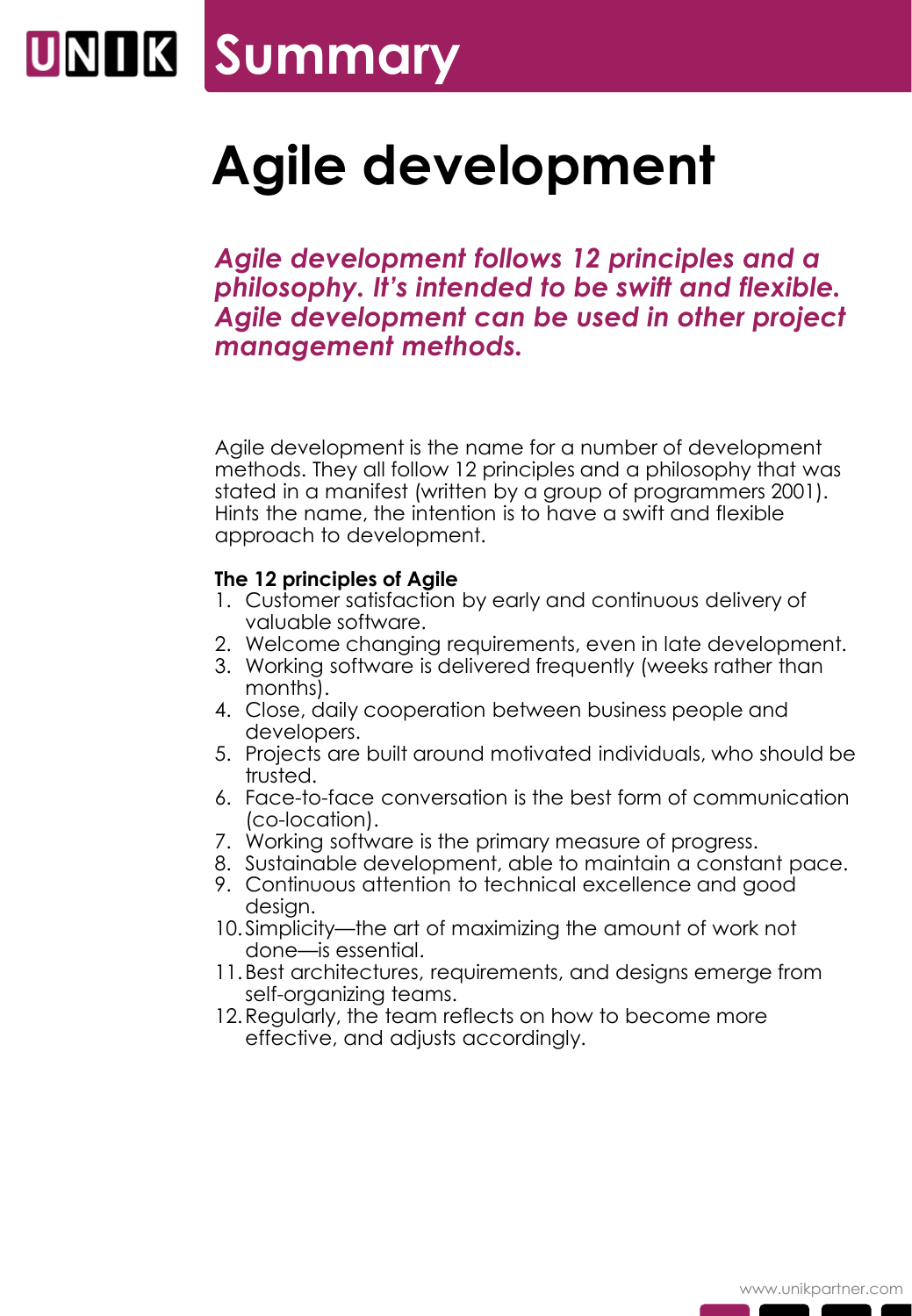### UNIK **Summary**

#### **The philosophy of Agile**

We are uncovering better ways of developing software by doing it and helping others do it. Through this work we have come to value:

- Individuals and interactions over Processes and tools
- Working software over Comprehensive documentation
- Customer collaboration over Contract negotiation
- Responding to change over Following a plan

#### **Iterations**

Development should be done iterative and flexible – focus on small deliveries that easily can be changed along the way. An iteration could be visualized as follows:



The iterations can be presented as sprints, which have a predefined period of time: